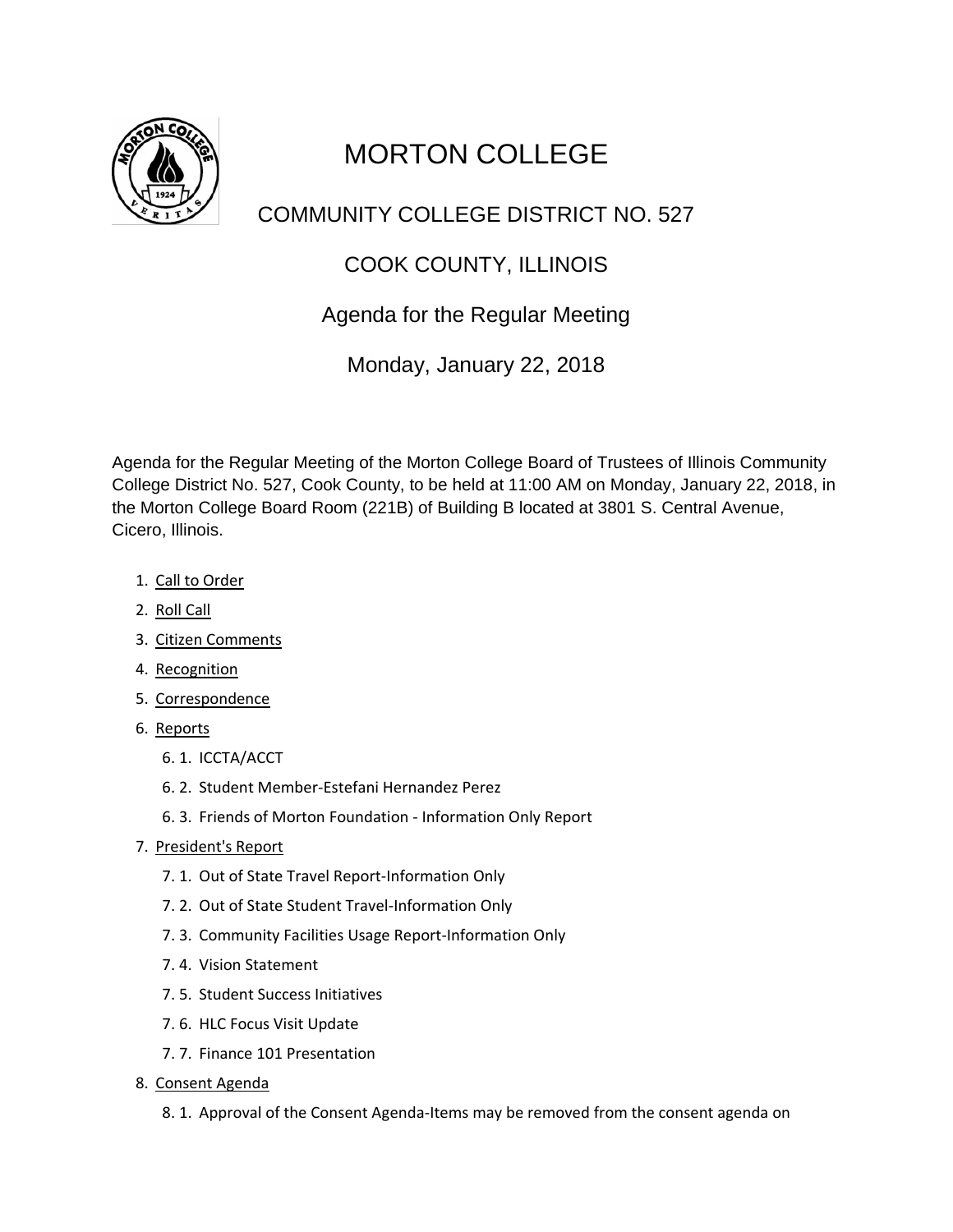the request of any one member. Items not removed may be adopted by general consent without debate. Removed items may be taken up either immediately after the consent agenda or placed later on the agenda at the discretion of the Board.

- 8. 2. Approval of the Minutes of Regular Meeting held on December 18, 2017
- 8. 3. Approval of the Minutes of Special Meeting held on December 21, 2017
- 8. 4. Approval of the Minutes of Closed Meeting held on December 18, 2017
- 8. 5. Approval and Ratification of Accounts Payable and Payroll \$2,488,587 and Budget Transfers \$57,450 for the month of November 2017, as submitted
- 8. 6. Approval of the Monthly Budget Report-for fiscal year to date ending in November 2017 be received and filed for Audit
- 8. 7. Approval of the Treasurer's Report November 2017 be received and filed for Audit
- 8. 8. Approval of the renewal for the Institutional Membership with the West Suburban Chamber of Commerce and Industry for 2018 at the annual fee of \$500.00, as submitted
- 8. 9. Approval of President Stan Fields to attend the ACCT Legislative Summit in Washington, D.C. from February 11th-14th, 2018 with the approximate cost of \$2,500.00
- 8. 10. Approval of the following Facility Use Permits
	- 8. 10. 1. District 103 Toastmasters, Theatre/Cafeteria/Classrooms, January 27, 2018
	- 8. 10. 2. Office of State Rep. Elizabeth Hernandez, Lecture Hall/Cafeteria/other, February 21, 2018
- 8. 11. Approval of Memorandum of Understanding between Morton College and SERCO, Inc.for the Adult Education Program, as submitted
- 9. Old Business Action Items
	- 9. 1. Approval and adoption of the 2018-2022 Strategic Plan, as submitted
	- 9. 2. Approval of the resolution and contract between Paisan's and Morton College, as presented to the Board at the December 18, 2017 Board Meeting
- 10. New Business Action Items
	- 10. 1. Appointment of Officer for Information Requests received under the *Freedom of Information Act -* Frank Marzullo
	- 10. 2. Appointment of Compliance Officer for the *Open Meetings Act* Frank Marzullo
	- 10. 3. Approval of the donation acceptance agreements between Morton College and Subaru for the DSTI vehicle interface and operational software, and the donation of 2015 Forester vehicle for instructional purposes for the automotive program, as submitted
	- 10. 4. Approval of a new Board Policy and Procedure, Alcohol Beverages on College Property (as amended), presented to the Board on December 18, 2017
	- 10. 5. Introduction of Amended Board Policy-8.3, Reimbursement for Travel Expenses, for adoption at the February Board Meeting
	- 10. 6. Approval of the changes in curriculum, as submitted